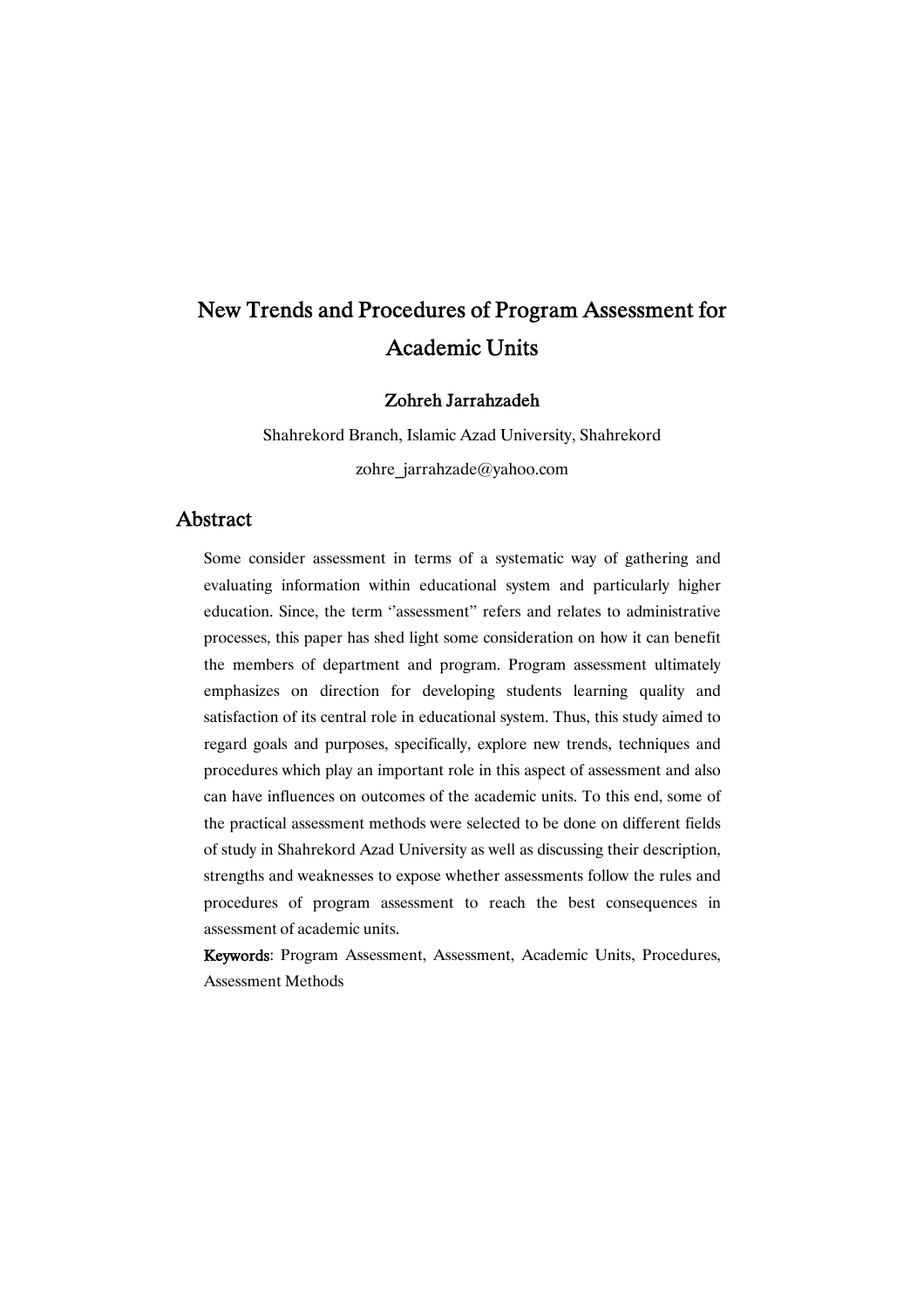# 1.Introduction

Assessment can be considered in a variety of meanings; such as systematic collection, gathering and analyzing the information to improve learner learning from diversity of sources. Also, the term refers to such series of actions which faculty apply to grade learner course tasks in order to enhance learner support and leaning. Assessment even is used to standardize testing or can relate to any activity intended to collect information on the hit of a program, course, institutions or university curriculum. Unfortunately, the various usage of assessment moved education system away from emphasizing on its central role that assessment should play in educational system to upgrade learner practices. Thus, this process can provide basic direction to enhance the quality and constituent gratification.

According to national expert, Barbara Walvoord (1999), "faculty assess in their classes permanently, regarding which method of assessment or which part of it worked well and which did not become useful. Therefore, by observation and some decisions try to make changes in the curriculum''. In fact, number of particular advantages can issue when institution employee's and faculty members are directly and actively participating in the development, administering and analyzing the assessment assignments. To this end, the purpose of this study is to ensure that assessment practices will have significant value to learners' learning. It will expose the goals and objectives of program assessment. However, it is obvious that, the most important part of it that assessment should improve learning; it considers program assessment and implementing an assessment for academic units to document the attainment of learner outcomes through the continuous program assessment. Hence, based on what discussed, the following research questions have been proposed: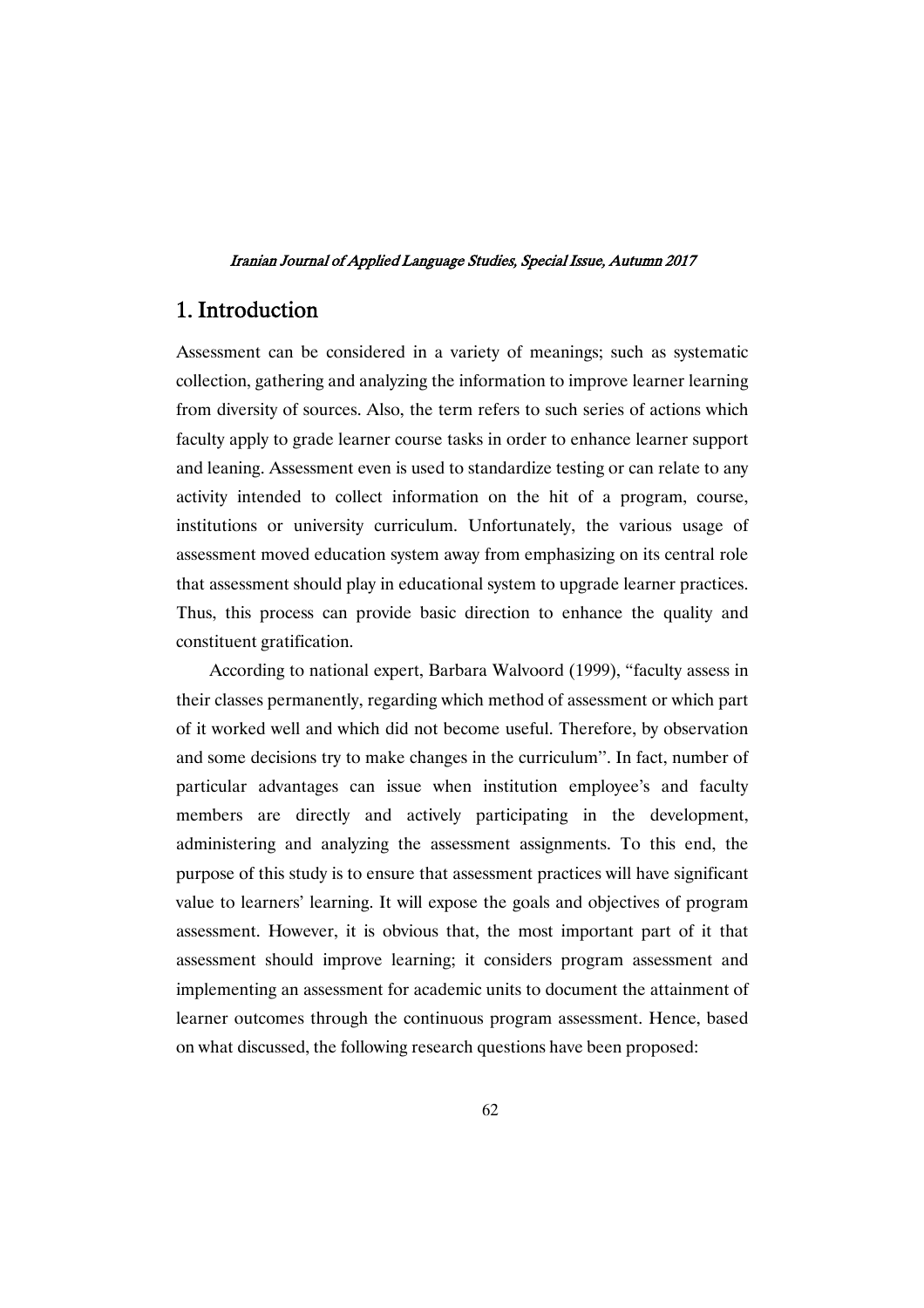- 1) What is the appropriate assessment method for each majors of university?
- 2) How does program assessment which applied in academic unit follow the procedures of standard program assessment?

In connection with the definition of program assessment, "The Manoa assessment committee" state that program assessment is a continuing process which understanding and enhancing learner learning is its intention. It contains some systematic expectations such as setting proper criteria and high standards for quality of learning. On the other hand, analyzing and interpreting evidence to settle how program assessment performance fit with these prospects and applying the consequences of information to document, display and improve performance (Angelo, 1995). Regarding to Western association of Colleges (2009) "Good Practice" in academic program; good practice guide is to assist colleges and universities in which they can meet new program review which highlighted three functions of program process:

- Outcomes based assessment of learner achievement
- Claims about evidence to make decisions and
- Usage of program results to firm the plan and budget.

Concerning diversity approaches Pitter (2007) scrutinized and integrated the traditional features of academic quality as well as recent assessment issues. A key point of this feature of program assessment is to focus on pursue to assess outcomes to upgrade the academic programs. In respect to program assessment and new directions for higher education, many scholars examined the application of this program. Henry (2007) for instance, describes usage of a program model which can reflect some guidelines for academic unit through follow-up rules of examining all revenues, ensuring about deliver instruction in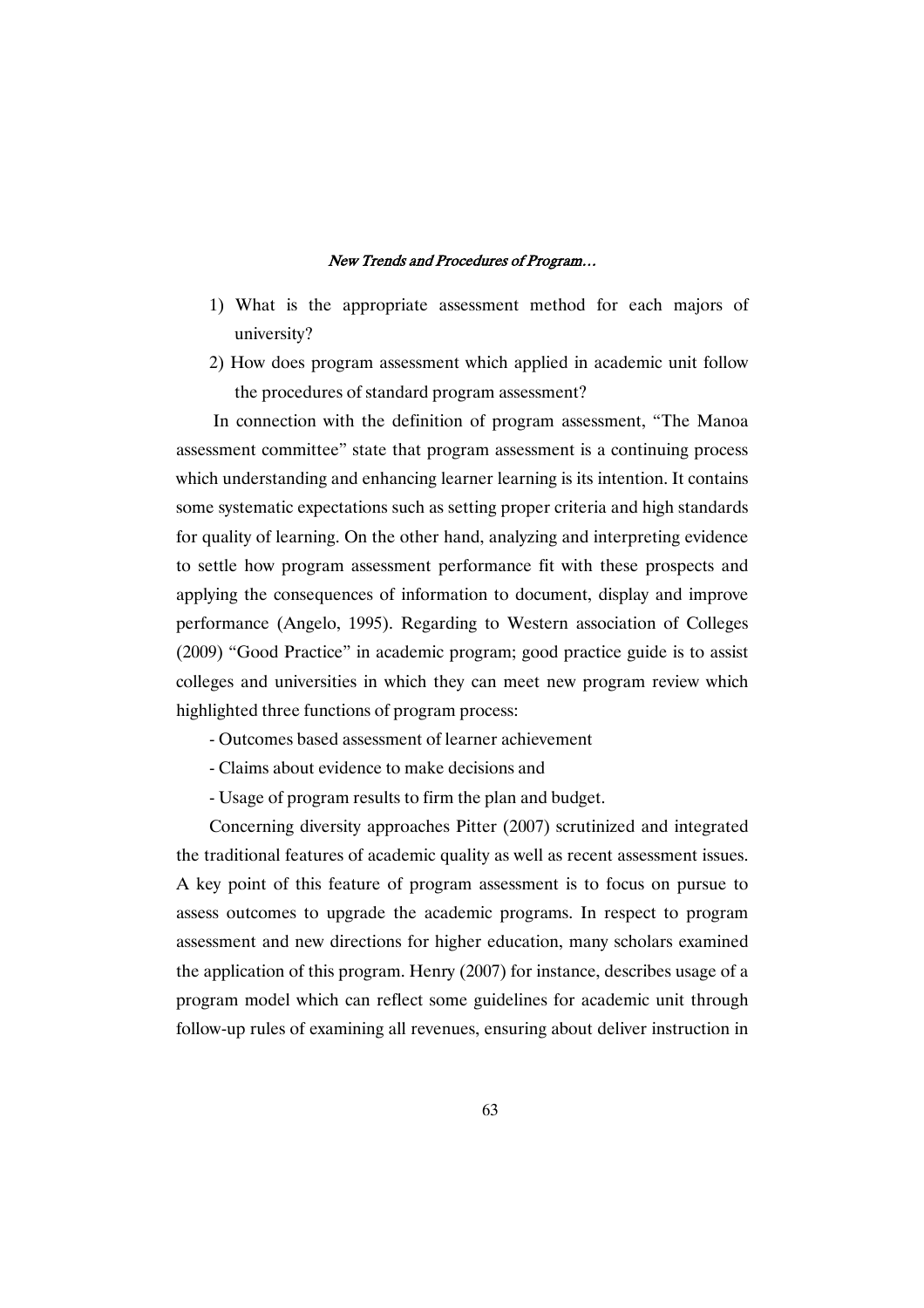the most effective manner and increasing learner retention as the primary outcomes that sought in application of the program model.

# 2.Method

This review incorporates findings from research on some practical assessment methods and considers descriptions, strength and weaknesses on different fields of study at shahrekord Azad University to expose the matched points of the methods with rules and procedures of program assessment. According to Jennifer Roberts, coordinator of Academic Assessment of Northern Virginia College (2008), three kinds of assessment methods will be discussed in this study and consider their impact on three different majors of university such as Humanities, English language teaching and Graphic. In terms of data procedures, three kinds of assessment methods are explained. In this analysis, these methods of assessment in academic unit consist of Reflective Essays, Performance Assessment and Portfolio Evaluation were examined and discussed. Here, the samples of different majors were shown as following:

### 2.1. English Language Teaching Using Reflective Essay Method

In order to figure how well learners understand the issue and content of the class, reflective essays may be used as an assessment tool. Generally, it includes short essays on topics which related to that course and can be done through class assignments or homework. The writing course in English Language major is an example of applying this method in which the learners would have special amount of time (5 to 10 minutes) to write about the subject and present it voluntarily or when it is required.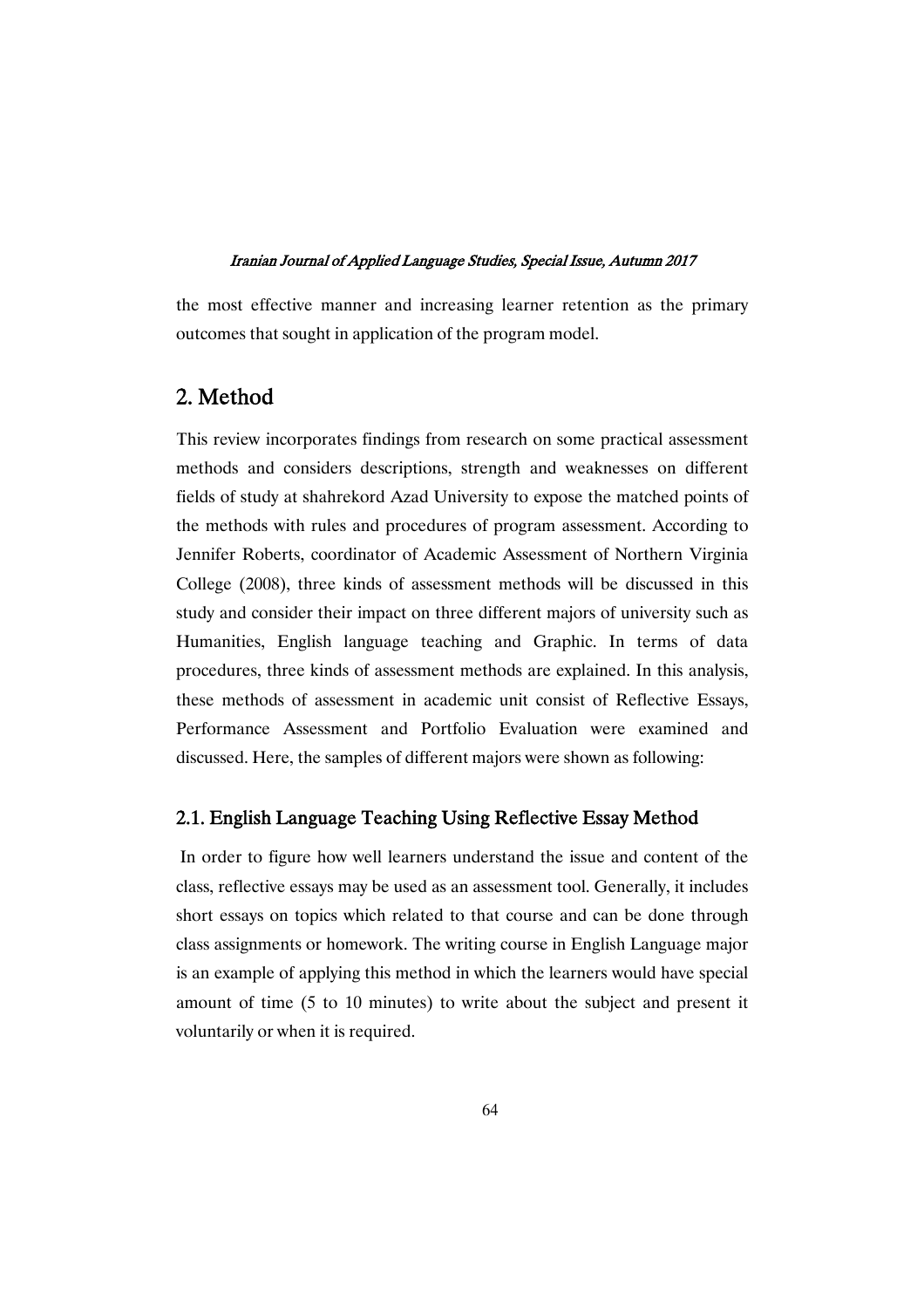### 2.2. Humanities Majors Using Performance Assessment

Learner activities include class assignments, projects, presentations and similar tasks which arranged to assess skills and knowledge were done through performance assessment. In a more efficient phase, performance assessment is connected to the syllabus of a course. Most of the Humanities majors are linked and experienced to use this method to present issues in class, because this type of assessment requires learners to utilize critical-thinking and problem solving skills within a context relevant to their field or major. The performance will be rated by the master and assessment data will be collected and learners receive feedback on the presentation and evaluation.

### 2.3. Graphic Majors Using Portfolio Evaluation

Collections of work over time, during a semester that are applied to display learner growth and accomplishment in a specified area are called Portfolios. Portfolios can demonstrate information about learner learning. In other words; assess their work in general, in a targeted area. Architectural and Graphic are examples of portfolio evaluation. It contains reports, research papers, art journal, videotapes or every practical art work.

## 3.Results

A crucial section of an effective program is to use a systematic approach which fit to the demands of administrative and academic unit. The first trend is to arrange the assessment, in order to success of academic unit, it is necessary to identify committees and structures before the assessment. The second one is to explain the goal of academic unit by providing the basis and standards for assessment and then define them obviously. After focusing on goals, it is turn to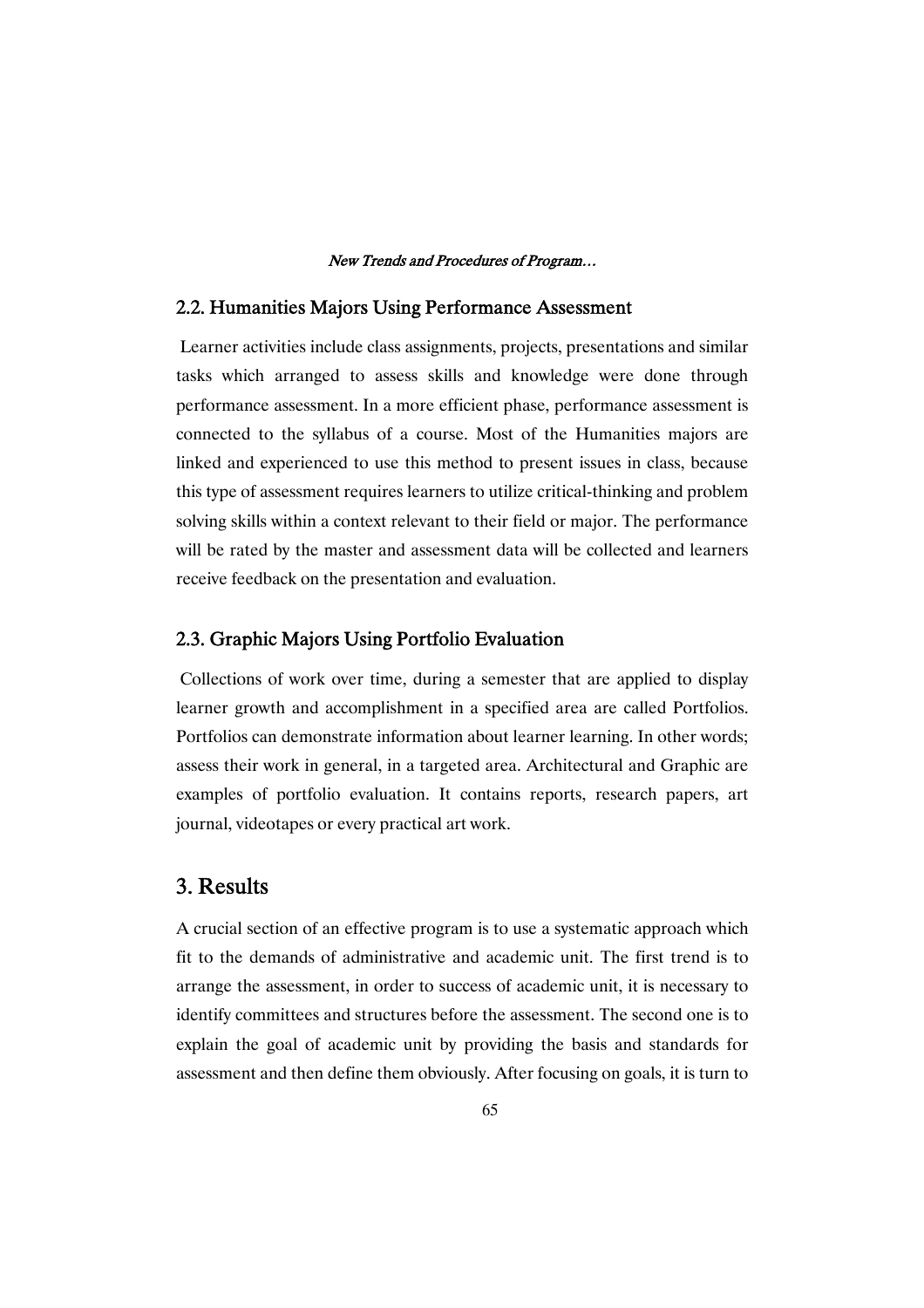expose the outcomes that are more particular and reflect on the boarder goals. Whereas academic units involved with a learner support, they usually emphasize on process and learner's achievement than on learning, and hence, the consequences will determine what the department organize to do and what impact will be on learner. Next technique is to invent and apply those assessment methods which are needed to this aim; a checklist of accessible approaches that can be useful to conduct assessment should be identified. After revising the demands of the academic unit, select extra methods which provide essential information for assessing need to be taken account. By encountering these steps, it is time to lay out and report findings of how assessment outcomes will be useful for the target of an academic unit accomplishment. Through settling a schedule, assessment plan is proposed to revise, collect data and finally in order to drive improvements of data and continue the established approaches, provide feedback and documentations, in other words, ''closing the loop'' to key members of the academic and administrative unit.

Regarding application of reflective essay method at writing course of English language major, this type of assessment can act as a tool to offer data on other learner point of views and perspectives at a particular moment in class. This method is one of the effective one to writing course, because as the outcomes of its program assessment demonstrate, learners are proficient in producing analysis, reflective writing and research-based writing that is focused, well elaborated, supported and well edited.

With regard to Humanities majors including psychology or literature, one of the effective assessment methods is performance assessment which has a close connection with goals; capability to argue effectively, evaluate literacy or philosophical works. Moreover, communication between the master and learner is often strengthened and the opportunity for learners' self-assessment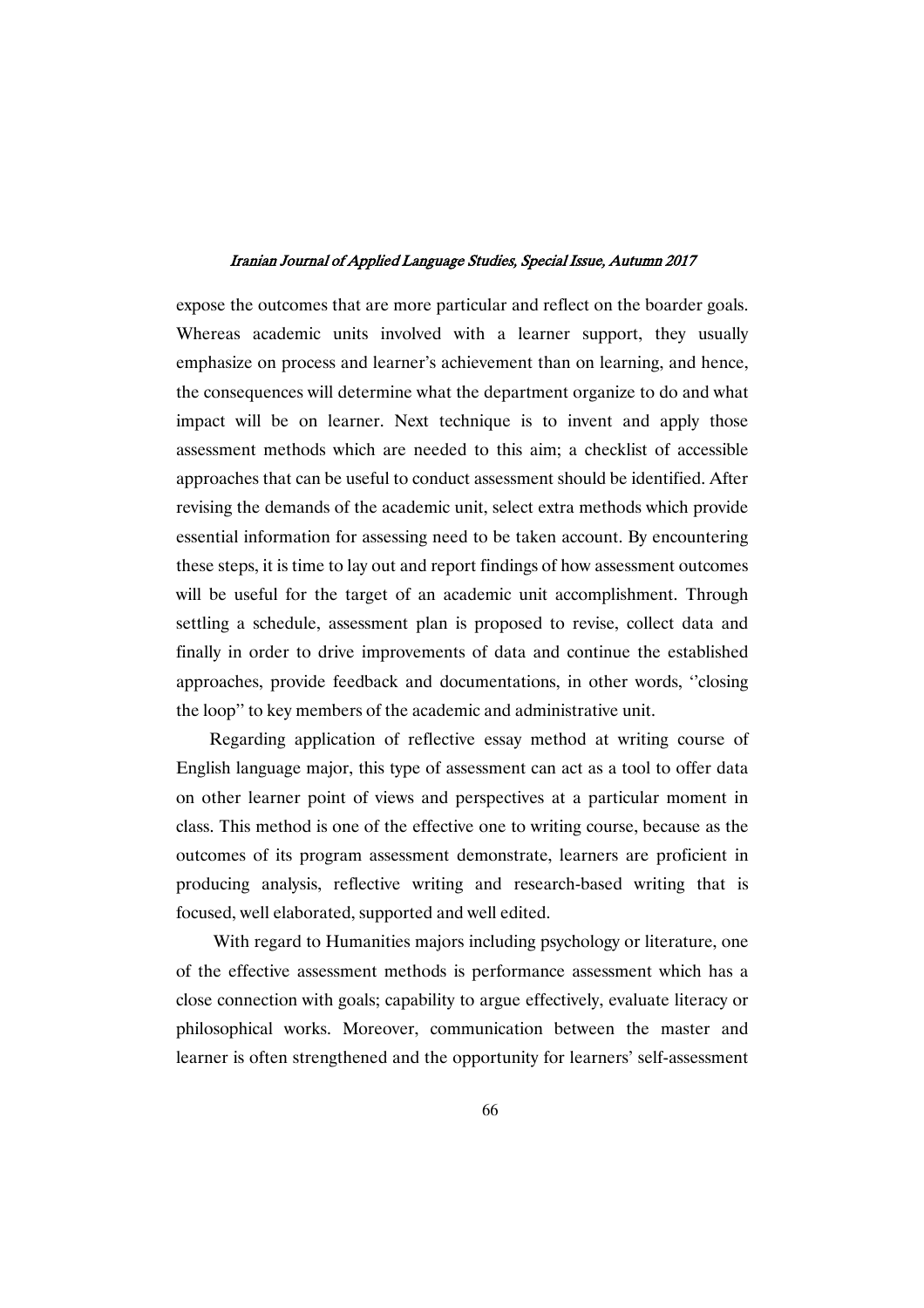is increased and improved. Based on practical art work include Graphic /Architectural major, portfolios evaluation is the unique assessment method in which it can be helpful resources after graduating or to find a job. Due to the portfolios, learners also encourage to take great responsibilities; as one of the objectives of its program assessment.

# 4.Discussion

Considering application of practical assessment methods on three majors of university including English language teaching, Humanities and Graphic/Architectural, program assessment of these majors were reviewed and analyzed, then compared with the standards of program assessment. Due to the first research question, results indicated that the appropriate and profitable assessment method for English language, for instance writing course is reflective essay. Although, analysis of essay content takes additional time and expertise, but this method provides variety of responses and might lead to discussing among learners of the class.

In addition, results of reviewing the Humanities major, display that performance assessment plays an active role in assessing the skills of this major. Despite the fact that this type of assessment is sometimes separate from the daily routine of faculty, master and learners, it can be beneficial as capstone phase to receive the better outcomes of its program. In terms of performance assessment, Stiggins (1991) notes that the key to developing performance criteria, is to place oneself in the hypothetical situation of having to give feedback to a student who has performed poorly on a task. Stiggins suggests that a teacher should be able to tell the student exactly what must be done to receive a higher score.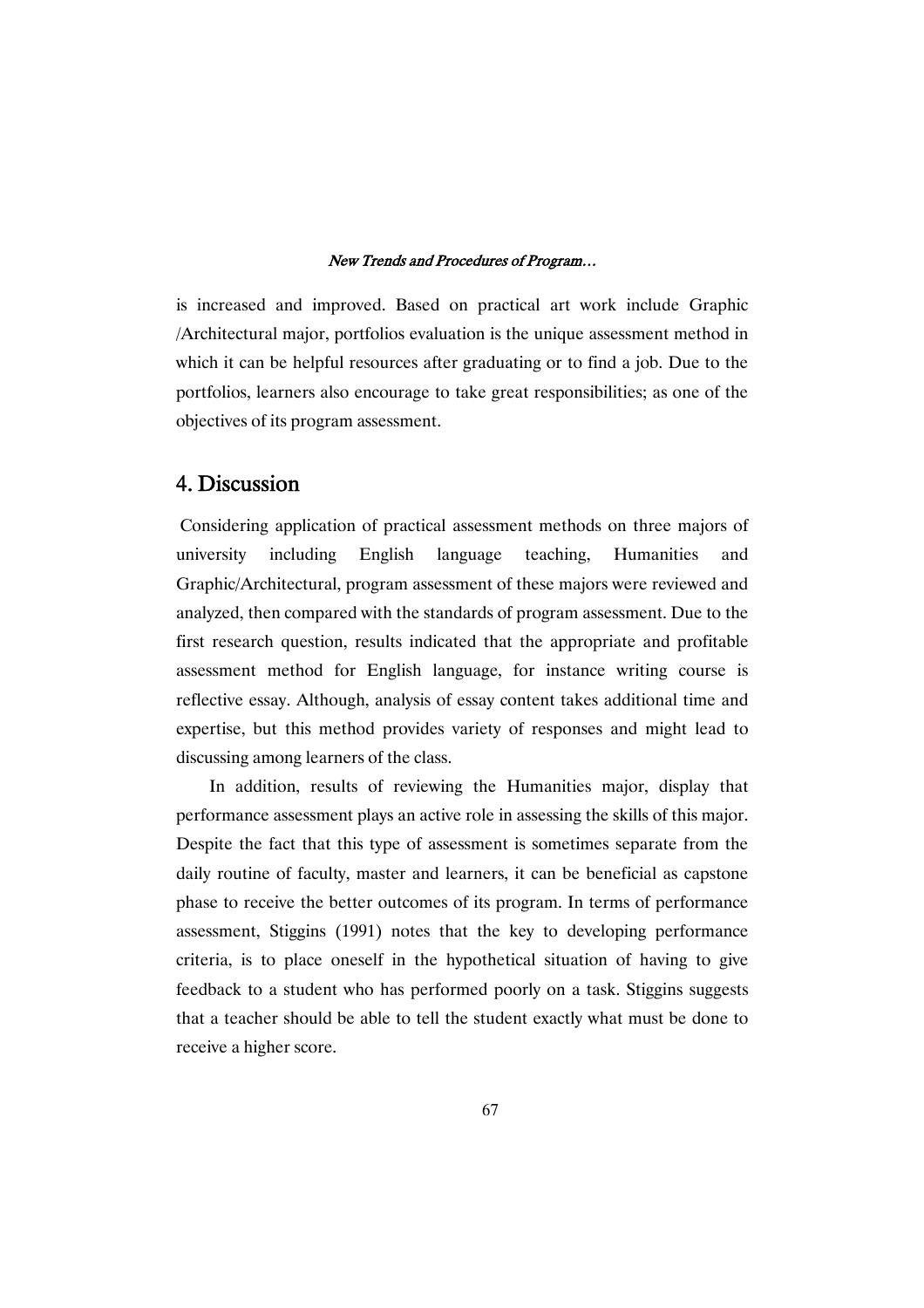The findings which grab the attention of Graphic/Architectural major revealed that portfolio evaluation is one of the useful options to assess and evaluate learners' practical work. Portfolios, however, identified as timeconsuming and required extra effort especially for learners of that project, but it was found useful due to the creativity of works and preparation for the future jobs. In application of art major, results of present paper were in line with Georgia Brook and Heidi Andrade (2013) mentioned that the purpose of a process portfolio is to promote student reflection and ownership over the learning process. By having students set goals for their process portfolios, deciding which works to include in them, and reflecting on how the chosen pieces document growth, student learning becomes more self-regulated. Furthermore, in other studies, Gipps (1998), Assessment Reform Group (1999), emphasized on the use of portfolios to make an explicit relationship between curriculum, assessment and pedagogy.

At last, in terms of second research question, considering program assessment of those three university majors demonstrated that, most of them follow-up some procedures and rules that are so essential to prepare a standard program assessment and have some items in common consist of goals, objectives, identify criteria and invent necessary assessment methods, but did not care about some of the key points include determine how assessment results will be used for improvement or enough feedback which are two significant elements of standard program assessment. Because, the existence of these factors can complete the process of well program assessment, in other words; "close the loop'' and to receive the best consequences of assessment in academic units.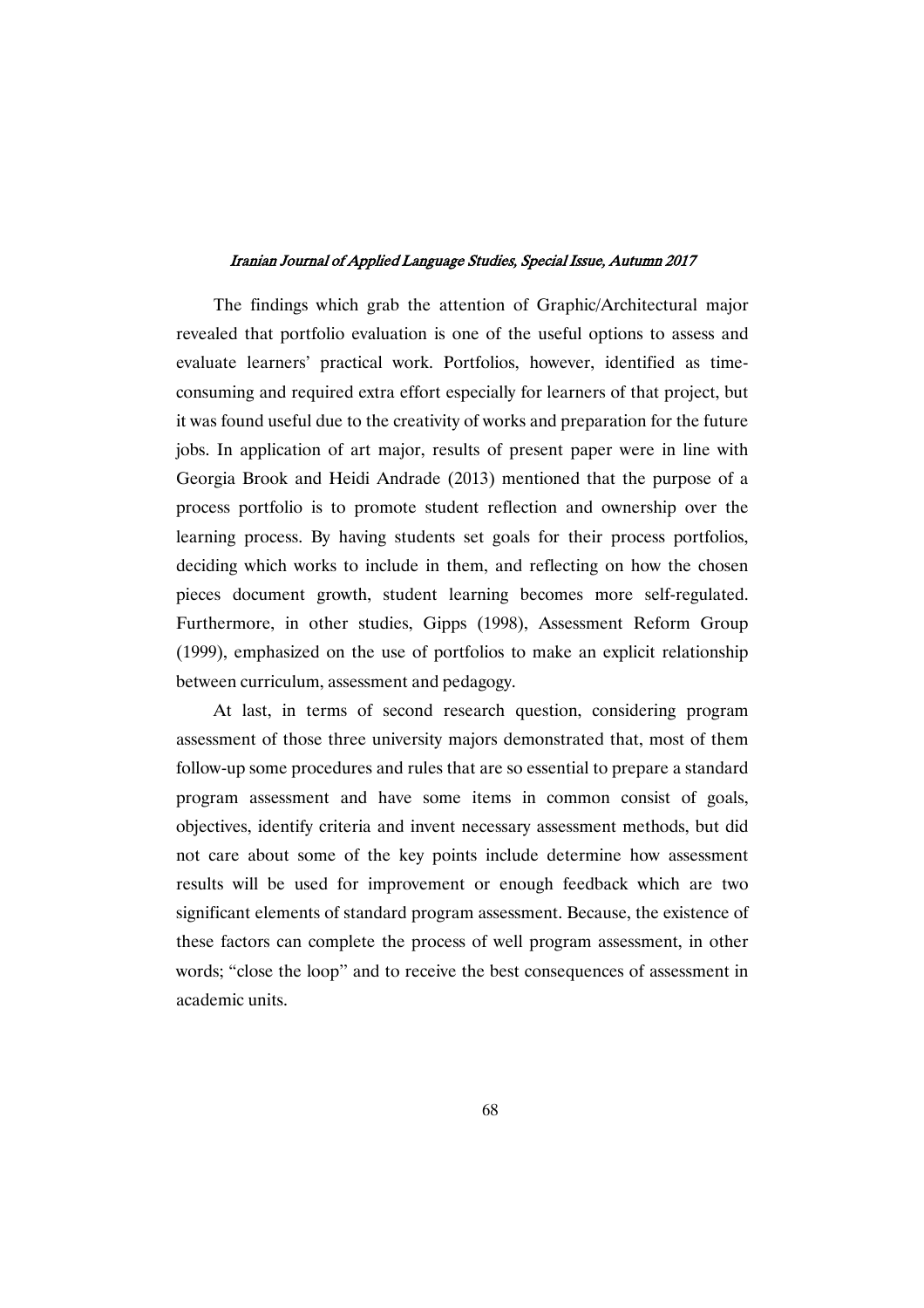# 5.Conclusion

While it was beyond the scope of this document to fully clarify assessment methods, rules and procedures which need to be taken account to follow the steps of program assessment, this brief guide provided some introductory framework of trends to department, academic units, masters and faculty members, that will hopefully facilitate reflection, improve some ideas to relevant program assessment and resources to enhance the current assessment methods and their program assessment. The results from an assessment process can be used to specified how outcomes being attained and how the program can be enriched. Thus, program assessment emphasizes on experiences and makes judgment about learner learning to recognize whether or not learners have developed the skills, knowledge and capabilities company with their program of study (University of Wisconsin-Madison, April 2000). Therefore, this achievement is devoted to the development of learners and operational outcomes which involved in the assessment process. Also, it has shown approaches and methods of assessment that are not educationally successful, but workable and effective, hence, benefiting both masters and learners.

# References

Angelo, T. A., & Cross, K. P. (1993). Classroom assessment techniques: A handbook for college teachers. San Francisco: Jossey-Bass.

Administrative Unit Guide for Outcomes Assessment at Geneva College (2000).

Administrative Unit-Based Review and Assessment, University of Massachusetts (2008).